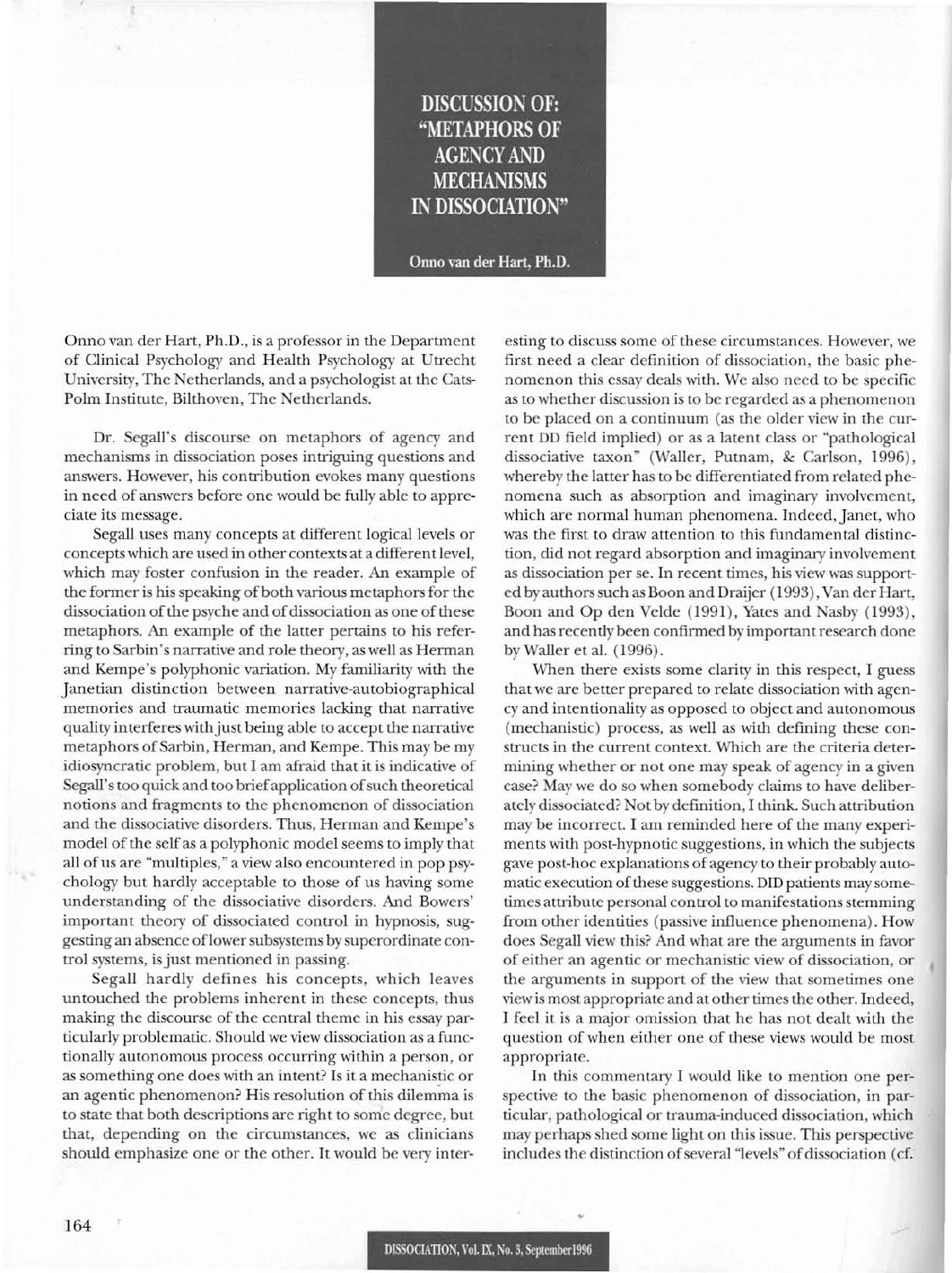Van der Hart, 1994; Van der Kolk, Van der Hart & Marmar, 1996). Primary dissociation refers to the basic dividedness between an apparently normal personality state and a traumatic personality state with its fixed ideas and disturbances of functions. Emphasizing the existence of a sense of self of these states, Myers (1940) spoke of the "emotional personality" and the "apparent normal personality." This condition seems to characterize simple PTSD, although not to such a degree that total amnesia for the traumatic experience exists. Secondary dissociation refers to further dissociation within the traumatic state. Dissociation between the observing and experiencing parts of the ego during a traumatic experience and thereafter during its reactivation is one form of such secondary dissociation (also called "peritraumatic dissociation"; Marmar et al., 1994). Another form pertains to the dissociation of, or within, the components of the traumatic experience itself, such as its somato-sensory, affective, and behavioral affects. Nijenhuis and colleagues make important comparisons between some of these secondary dissociative states and animal defensive and recuperative states that are evoked in the face of severe threat (Nijenhuis, Vanderlinden, & Spinhoven, in press; Nijenhuis, Spinhoven, Vanderlinden et al., in press). Tertiary dissociation refers to the further development of ego centers which contain the traumatic experiences and ego centers which remain unaware of the trauma and its concomitant affects and which continue to perform the routine functions of daily life. Tertiary dissociation is most developed in DID.

Now, to which degree can we describe these various dissociative phenomena as agentic or mechanic? Should we regard them, as Segall proposed, as both? Personally, I tend to speak in terms of voluntary control versus automatic (as opposed to mechanistic) dissociative responses, and I assume that both primary and secondary dissociation consist of rapid automatic responses which are, under certain conditions, evoked by threat to one's physical and psychological integrity. I guess that the development of tertiary dissociation as a response to stressful conditions has, in fact, the same characteristics. However, existing ego centers also exhibit voluntary actions. Again, we are reminded in this respect that what is voluntary for one ego center should be involuntary ("automatic") for another ego center when confronted with it (even when taking responsibility for it).

The latter point has been a subject of debate among 19th century French scientists on the nature of dissociative actions. Many of them believed that these acts are performed unconsciously and therefore mechanically (cf. Despine, 1880). However, like predecessors such as Main de Biran, Moreau de Tour, and Taine, Janet (1889) regarded dissociative phenomena as psychological automatisms: automatic because they are reactivated response patterns, and psychological because they are accompanied by sensibility and consciousness. Janet believed that these dissociative behavior patterns are influenced by conscious factors, even though they are

maladaptive departures from the habitual response patterns of the personality. (However, regarding them as response patterns originally developing in the face of unavoidable shock does not make them maladaptive; only the person's continuous relying on them would be seen as such.) Using the term *automatic* did not exclude the notion of self-awareness, as the Greek terms autos (self) and maimomai (striving for, to exert onself for) are paired in this concept (Van der Hart & Horst, 1989). Janet stated that in psychological automatism, consciousness does not belong to the personal perception, and lacks the personality's sense of self (idée  $du$  moi). This dissociative consciousness exists at a subconscious level, but is able either to take over executive control (complete automatism or complete dissociation) or to invade personal consciousness (partial automatism or partial dissociation).

Some early 20th century commentators believed that Janet did not attribute to such dissociative consciousness its own sense of self. I believe that Segall is concerned with a similar issue. At times Janet seems to have used a language which indeed emphasized mechanistic aspects of dissociation. Thus, in defining hysteria, i.e., the broad class of dissociative disorders in a generic sense, he referred to "the dissociation and emancipation of the systems of ideas and functions which [by their synthesis; Janet 1909] constitute personality" (Janet, 1907, p. 332). Mitchell (1992) commented:

"So, therefore, when an idea becomes dissociated, he [Janet] would seem to imply that it continues to exist in a wholly isolated state and, whether conscious or unconscious, does not belong to any self. But it cannot be too often repeated and insisted on that we have absolutely no knowledge of any such isolated mental material. If normally an experience that passes out of consciousness is conserved as a psychical disposition, it is as a psychical disposition of some personality. If it is not dissociated, it remains part of the normal personality and retains the privilege of being able to reappear above the normal threshold. But if its passage out of consciousness is accompanied by dissociation, it may continue to exist as an unconscious psychical disposition or as a co-conscious experience, and forms an integral part of some personality which may or may not be wider than that which manifests in waking life." (pp.  $113-114$ 

McDougall (1871-1938), who cited this quotation in his major work on abnormal psychology, agreed completely  $(1926)$ :

"That is to say, we must interpret the minor phenomena of dissociation in the light of the major